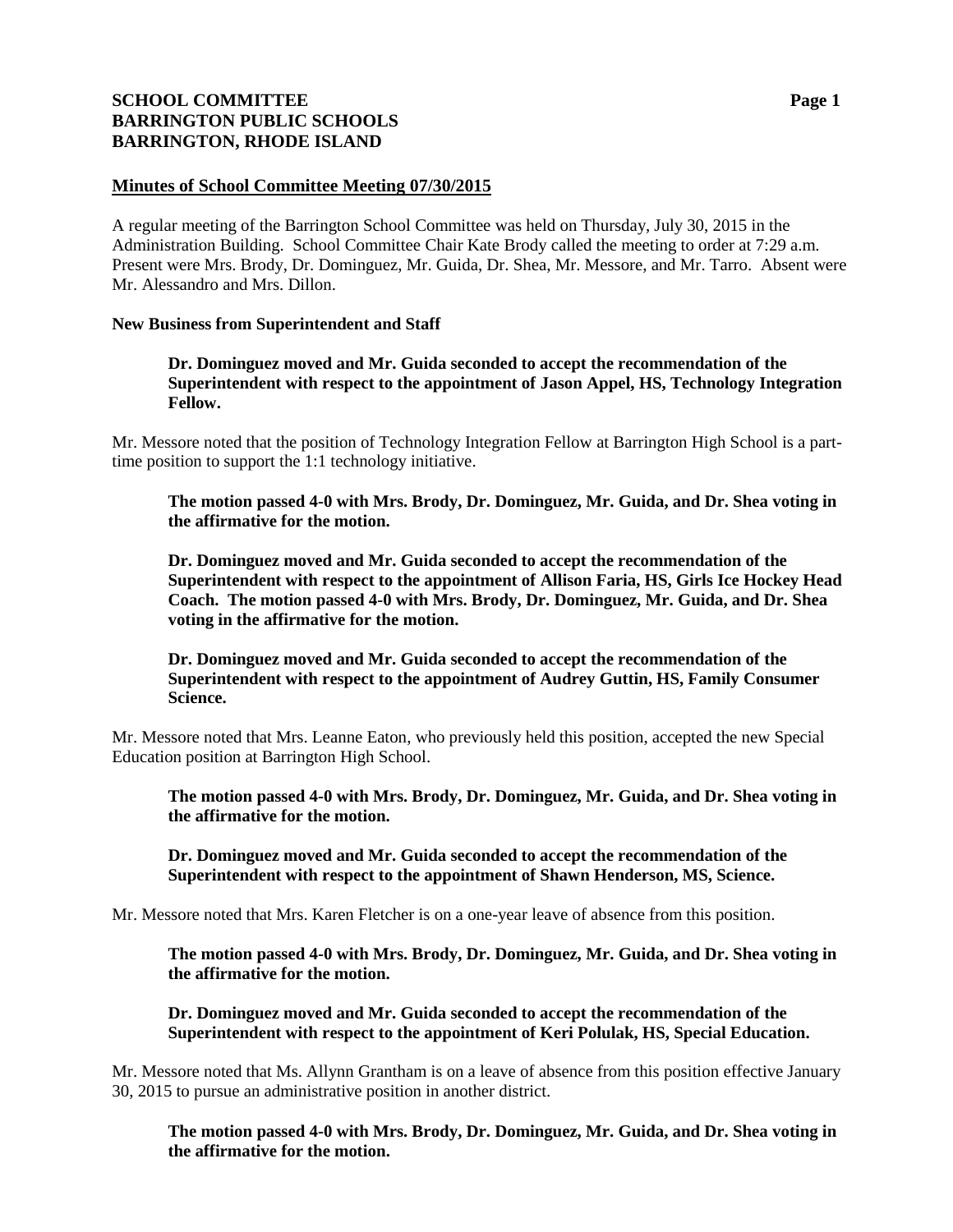# **SCHOOL COMMITTEE Page 2 BARRINGTON PUBLIC SCHOOLS BARRINGTON, RHODE ISLAND**

### **Minutes of School Committee Meeting 07/30/2015**

**Dr. Dominguez moved and Mr. Guida seconded to accept the recommendation of the Superintendent with respect to the appointment of Piers Ross, HS, Boys Soccer Assistant Coach. The motion passed 4-0 with Mrs. Brody, Dr. Dominguez, Mr. Guida, and Dr. Shea voting in the affirmative for the motion.**

**Dr. Dominguez moved and Mr. Guida seconded to accept the recommendation of the Superintendent with respect to the appointment of Lindsey Stebenne, HS, Field Hockey Assistant Coach. The motion passed 4-0 with Mrs. Brody, Dr. Dominguez, Mr. Guida, and Dr. Shea voting in the affirmative for the motion.**

**Dr. Dominguez moved and Mr. Guida seconded to accept the recommendation of the Superintendent with respect to the appointment of Adam Toman, HS, Football Assistant Coach. The motion passed 4-0 with Mrs. Brody, Dr. Dominguez, Mr. Guida, and Dr. Shea voting in the affirmative for the motion.**

**Dr. Dominguez moved and Mr. Guida seconded to accept the recommendation of the Superintendent with respect to the appointment of Stephen Turgeon, MS, Cross Country Coach. The motion passed 4-0 with Mrs. Brody, Dr. Dominguez, Mr. Guida, and Dr. Shea voting in the affirmative for the motion.**

Mr. Messore announced the resignation of Derek Borek, HS, Boys Ice Hockey Head Coach, and Jennifer Brillon, Administrative Clerk in the Office of Pupil Personnel Services.

Mr. Tarro reported that three sealed bid proposals were received for optional third party warranty for student assigned Chromebooks at Barrington High School. Information was provided to the Committee for its reference prior to the meeting. It was recommended by the Administration to award the bid to the lowest qualified evaluated bidder, GoCare Warranty Group, Inc. as a third party warranty option for families. Questions from the Committee included if families would need to provide proof of insurance and if homeowners insurance could serve as coverage.

### **Dr. Dominguez moved and Mr. Guida seconded to award the bid for optional third party warranty for student assigned Chromebooks to the lowest qualified evaluated bidder, GoCare Warranty Group, Inc. The motion passed 4-0 with Mrs. Brody, Dr. Dominguez, Mr. Guida, and Dr. Shea voting in the affirmative for the motion.**

#### **New Business from School Committee**

Mr. Messore and Mr. Tarro presented the names of three attorneys, Christopher C. Whitney and John E. Bulman both of Pierce Atwood LLP, and William R. Landry of Blish and Cavanagh LLP, for consideration for the retention of legal services for review of the American Institute of Architects (AIA) contract documents for Kaestle Boos Associates, the architectural firm selected for the Barrington Middle School building project. Mr. Messore informed the Committee that the recommendations for consideration had been provided by Daniel K. Kinder, Esq. of Whelan, Corrente, Kinder & Siket LLP, legal counsel for the district; Mr. Kinder's firm does not have in house expertise in building construction law. Questions from the Committee included qualifications for the recommended attorneys, and if there is a cap on the retainer for services. Following discussion, Mr. Guida recommended that the Committee retain the services of the firm of Pierce Atwood LLP.